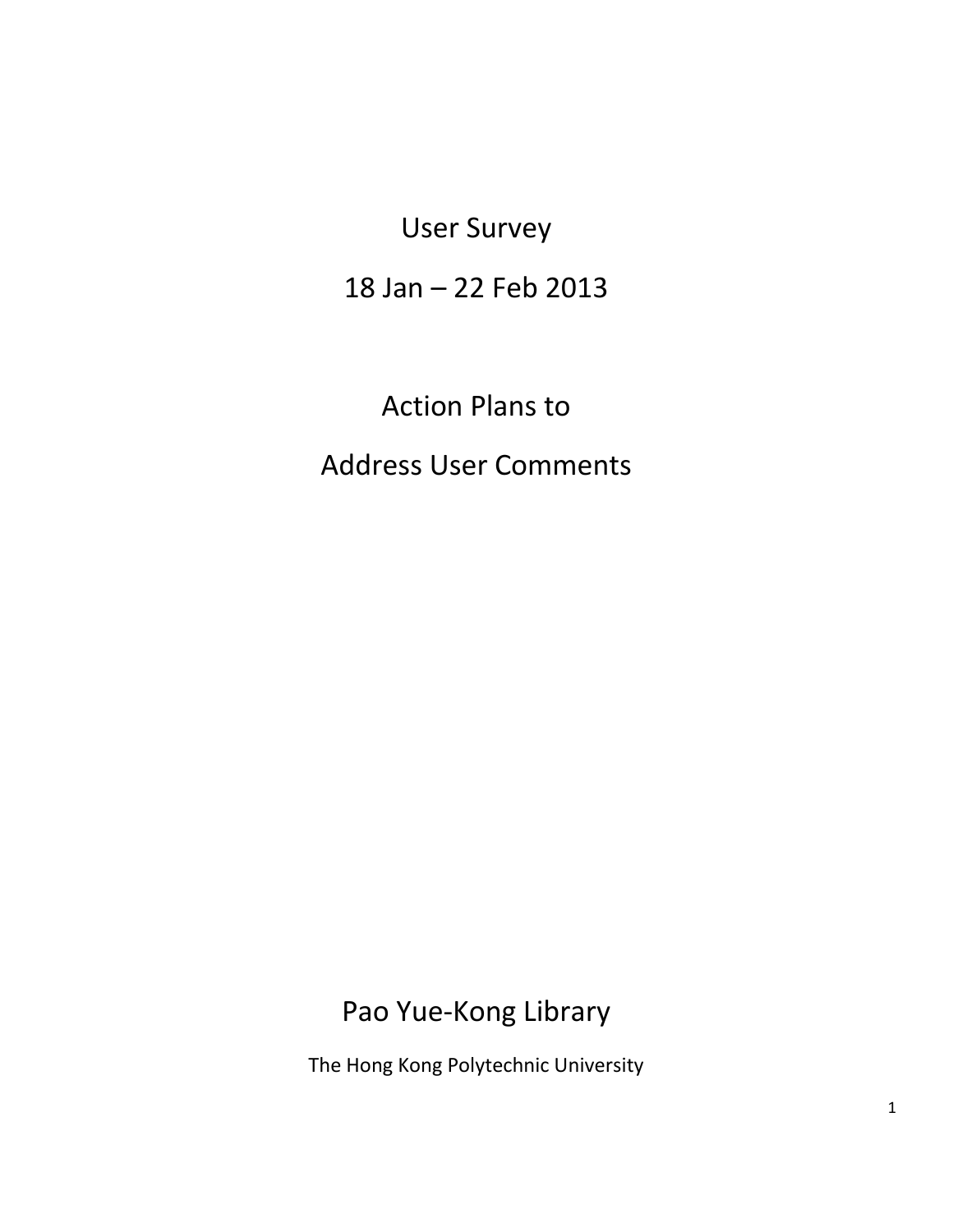#### **Space**

| Overall, users asked for                                                                           | The Library plans to                                                     | The Library has                                                                                                                                                                                                                                                                                                                                                                                                                                                                     |
|----------------------------------------------------------------------------------------------------|--------------------------------------------------------------------------|-------------------------------------------------------------------------------------------------------------------------------------------------------------------------------------------------------------------------------------------------------------------------------------------------------------------------------------------------------------------------------------------------------------------------------------------------------------------------------------|
| Larger 24-hour study room<br>(12) and more space for<br>discussions<br>(139)<br>group<br>comments) | This has been planned for<br>in LER Project.                             | Converted Room L010 into a group discussion area.<br>MS group rooms on 3/F have been made available for<br>group discussion purpose.<br>In the Space Enhancement Proposal 2013 that Library<br>has submitted to the University Management for<br>funding support, enlarging the 24-hour Study Centre is<br>one of the major items for improvement. Fully<br>supported by the Management, the Library will conduct<br>the renovation work in summer 2014 with the support<br>of CDO. |
| More<br>private study space<br>(109)                                                               | Review the provision and<br>space use in LER Project.                    | Provided more private study space in L003, and former<br>Exhibition Hall.<br>Teaching & Learning Labs and REC Seminar Room are<br>open for user study when not being occupied by Library<br>events.                                                                                                                                                                                                                                                                                 |
| More space for 24-hour study<br>during exam (26)                                                   | Build a larger 24-hour<br>Study<br>Centre<br>LER<br>in<br>Project.       | Provided Room L003 for 24-hour access during exam<br>since April 2012.                                                                                                                                                                                                                                                                                                                                                                                                              |
| Larger<br>Library<br>(14)<br>and<br>renovation for the rest of the<br>Library (13)                 | Build one more floor and<br>renovate all other floors<br>in LER Project  | Developed layout plan in the LER Project with the<br>support of CDO and the architect for submitting to the<br>government for funding support.                                                                                                                                                                                                                                                                                                                                      |
| Larger seating<br>space<br>and<br>more seats (13)                                                  | Review the provision in<br><b>LER Project</b>                            | Larger seating space provided in the newly renovated<br>areas on P/F and 3/F.                                                                                                                                                                                                                                                                                                                                                                                                       |
| A more comfortable and<br>welcoming<br>Library<br>environment (11)                                 | Upgrade<br>the<br>Library<br>environment and space<br>use in LER Project | The Library's Space Enhancement Plan 2013 to be<br>implemented in Dec 2013 - Aug 2014 aims to provide an<br>immediate space plan to address users' needs and to<br>provide a better environment in support for teaching,<br>learning and research. 3/F REC Reference Collection<br>area, P/F exhibition area, 3/F Media Services and G/F<br>24-hour Study Centre will be renovated to provide a<br>more comfortable and proper space for users.                                     |

**Air Conditioning / Ventilation**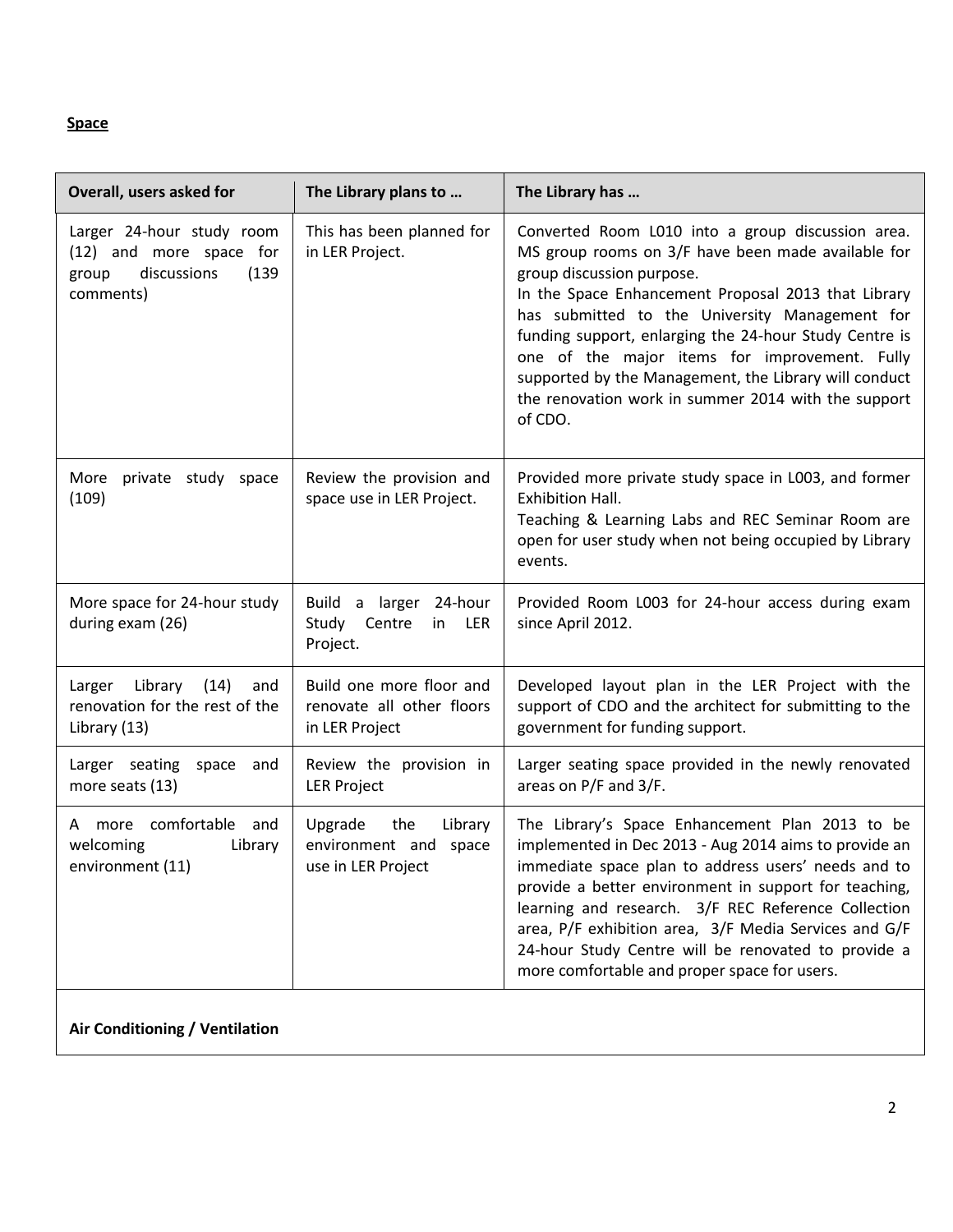| Overall, users asked for                                                                  | The Library plans to                                                                                                                                                                                                                                                                                         | The Library has                                                                                                                                                                                                                                                                                                                                                                      |
|-------------------------------------------------------------------------------------------|--------------------------------------------------------------------------------------------------------------------------------------------------------------------------------------------------------------------------------------------------------------------------------------------------------------|--------------------------------------------------------------------------------------------------------------------------------------------------------------------------------------------------------------------------------------------------------------------------------------------------------------------------------------------------------------------------------------|
| Comfortable<br>temperature<br>level (53)                                                  | Continue working<br>with<br>maintain<br><b>FMO</b><br>to<br>an<br>acceptable temperature<br>level<br>(e.g.<br>$22^{\circ}$ C).<br>Review and enhance the<br>A/C provision in<br>the<br>&<br>Library<br>Extension<br>Revitalization<br>(LER)<br>Project<br>subject<br>to<br>funding<br>government<br>support. | Reported to FMO which confirmed that standard<br>temperature range has been set at 20-22.5 degree. Air<br>conditioning improvement work has been conducted in<br>Room L001, L003 and L010 in summer 2012, allowing<br>more flexible and independent temperature control. Bu<br>The Library re-sets the thermostat to normal level in<br>those rooms every morning and during patrol. |
| Air supply and quality (54)                                                               | Include air conditioning<br>improvement<br>LER<br>in<br>Project.                                                                                                                                                                                                                                             | Conducted air conditioning enhancement in Room L001,<br>L003 and L010 with the support of FMO which has<br>greatly improved air circulation in the areas.                                                                                                                                                                                                                            |
| <b>Cleanliness of Library Areas</b>                                                       |                                                                                                                                                                                                                                                                                                              |                                                                                                                                                                                                                                                                                                                                                                                      |
| More cleaning in reading<br>rooms $(6)$                                                   | Further<br>monitor<br>the<br>situation<br>to ensure all<br>scheduled and required<br>cleaning are appropriately<br>done.                                                                                                                                                                                     | Forwarded the comments to FMO for follow-up.                                                                                                                                                                                                                                                                                                                                         |
| More cleaning in computers<br>(2)                                                         | ditto                                                                                                                                                                                                                                                                                                        | Reminded cleaners to dust all pubic computers every<br>day. More thorough cleaning is scheduled once every<br>three months.                                                                                                                                                                                                                                                          |
| More cleaning in books (1)                                                                | ditto                                                                                                                                                                                                                                                                                                        | Scheduled shelf and book dusting once every six<br>months.                                                                                                                                                                                                                                                                                                                           |
| <b>Toilets</b>                                                                            |                                                                                                                                                                                                                                                                                                              |                                                                                                                                                                                                                                                                                                                                                                                      |
| toilet<br>Improvement<br>in.<br>cleanliness & hygiene and<br>ventilation improvement (26) | Continue<br>working<br>with<br><b>FMO</b><br>review<br>to<br>the<br>of<br>cleaning<br>schedule<br>washrooms and review<br>requirements<br>the<br>as<br>needed when renewing<br>the contract with the<br>cleaner contractor.                                                                                  | Forwarded user comments to FMO for follow-up.<br>Regular cleaning schedule has been developed.                                                                                                                                                                                                                                                                                       |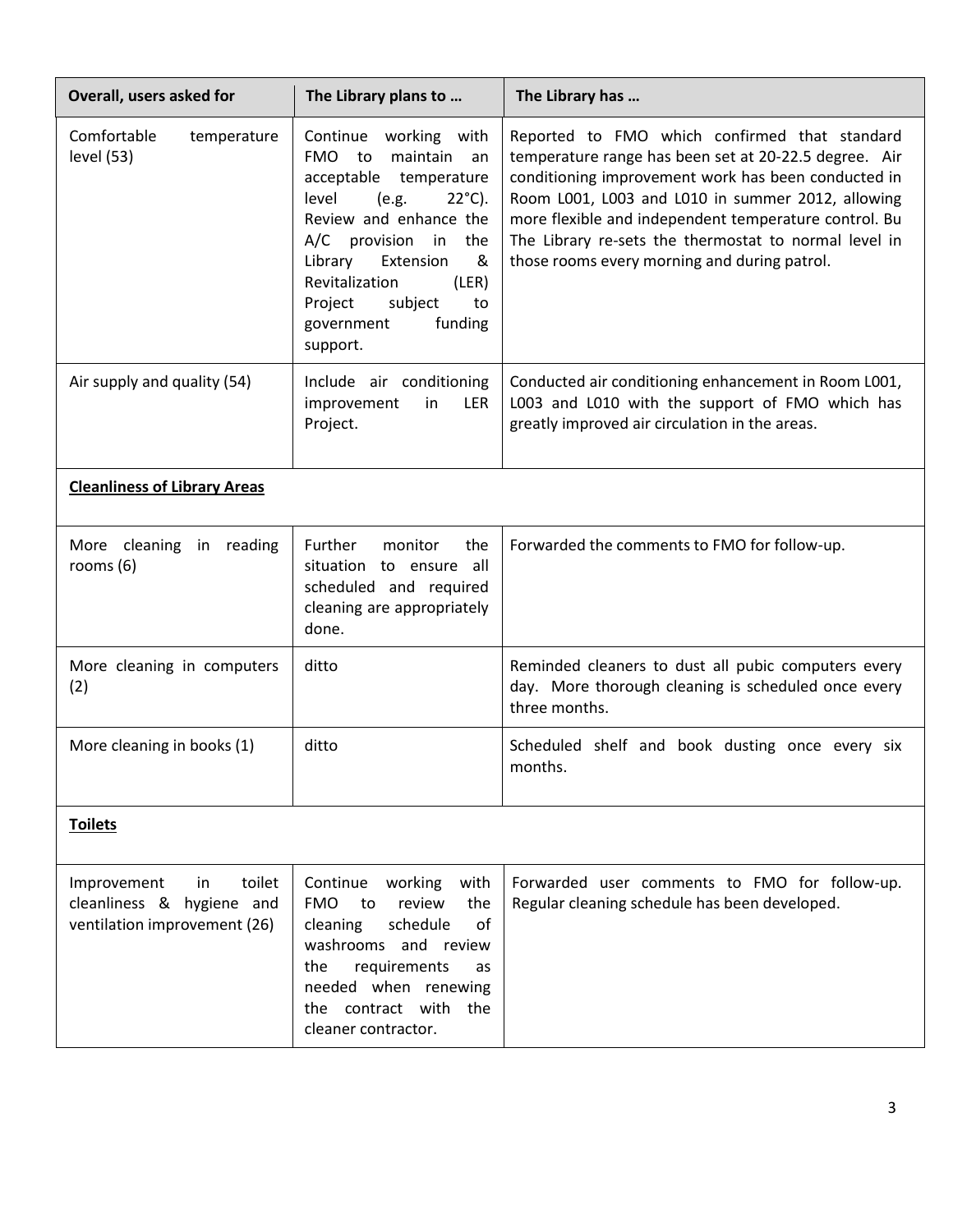| Overall, users asked for                                                       | The Library plans to                                                                                                                                                                                | The Library has                                                                                                                                                                                                                |
|--------------------------------------------------------------------------------|-----------------------------------------------------------------------------------------------------------------------------------------------------------------------------------------------------|--------------------------------------------------------------------------------------------------------------------------------------------------------------------------------------------------------------------------------|
| More female washrooms (11)                                                     | Further<br>review<br>the<br>provision in LER Project.                                                                                                                                               | Forwarded<br>the<br><b>FMO</b><br>for<br>suggestion<br>user<br>to<br>consideration.                                                                                                                                            |
| Renovation of washrooms (5)                                                    | Further review the need in<br>LER Project.                                                                                                                                                          | Renovated all washrooms in Library several years ago<br>with the support of FMO where the design and all<br>facilities inside the washrooms were upgraded.                                                                     |
| <b>Signage</b>                                                                 |                                                                                                                                                                                                     |                                                                                                                                                                                                                                |
| More and clearer signage and<br>maps to indicate the location<br>of books (30) | Explore ways to clearly<br>show the book locations<br>online<br>Library<br>on<br>Catalogue,<br>and<br>maps<br>signage.                                                                              | Put up new directional signage and floor directories<br>which indicate the ranges of call numbers for each study<br>room.<br>Enhanced signage and directories with colour zone<br>information                                  |
| Sufficient directional signage<br>especially on G/F (1)                        | Further<br>review<br>and<br>improve the signage                                                                                                                                                     | Enhanced directional signage and floor directories on all<br>floors.<br>Added signage to direct users to book shelves which are<br>difficult to locate                                                                         |
| Signage to remind users to<br>check out<br>books<br>before<br>leaving $(1)$    | the<br>Library<br>Re-design<br>Entrance and Exit and<br>build<br>additional<br>an<br>staircase that might help<br>users<br>from<br>avoid<br>to<br>forgetting to charge out<br>books before leaving. | Posted notices at Library Exit to remind users.                                                                                                                                                                                |
| Signage in Chinese (1)                                                         | Further review the need<br>of presenting Chinese on<br>all signage.                                                                                                                                 | Put up signage at the entrance of study rooms in both<br>Chinese & English for reference by all users and visitors<br>while the signage inside study rooms are presented in<br>English only in order to save space on signage. |
| Signage to indicate books for<br>circulation and books not for<br>loan(1)      | Review the need in LER<br>Project.                                                                                                                                                                  |                                                                                                                                                                                                                                |
| <b>Facilities and Furniture</b>                                                |                                                                                                                                                                                                     |                                                                                                                                                                                                                                |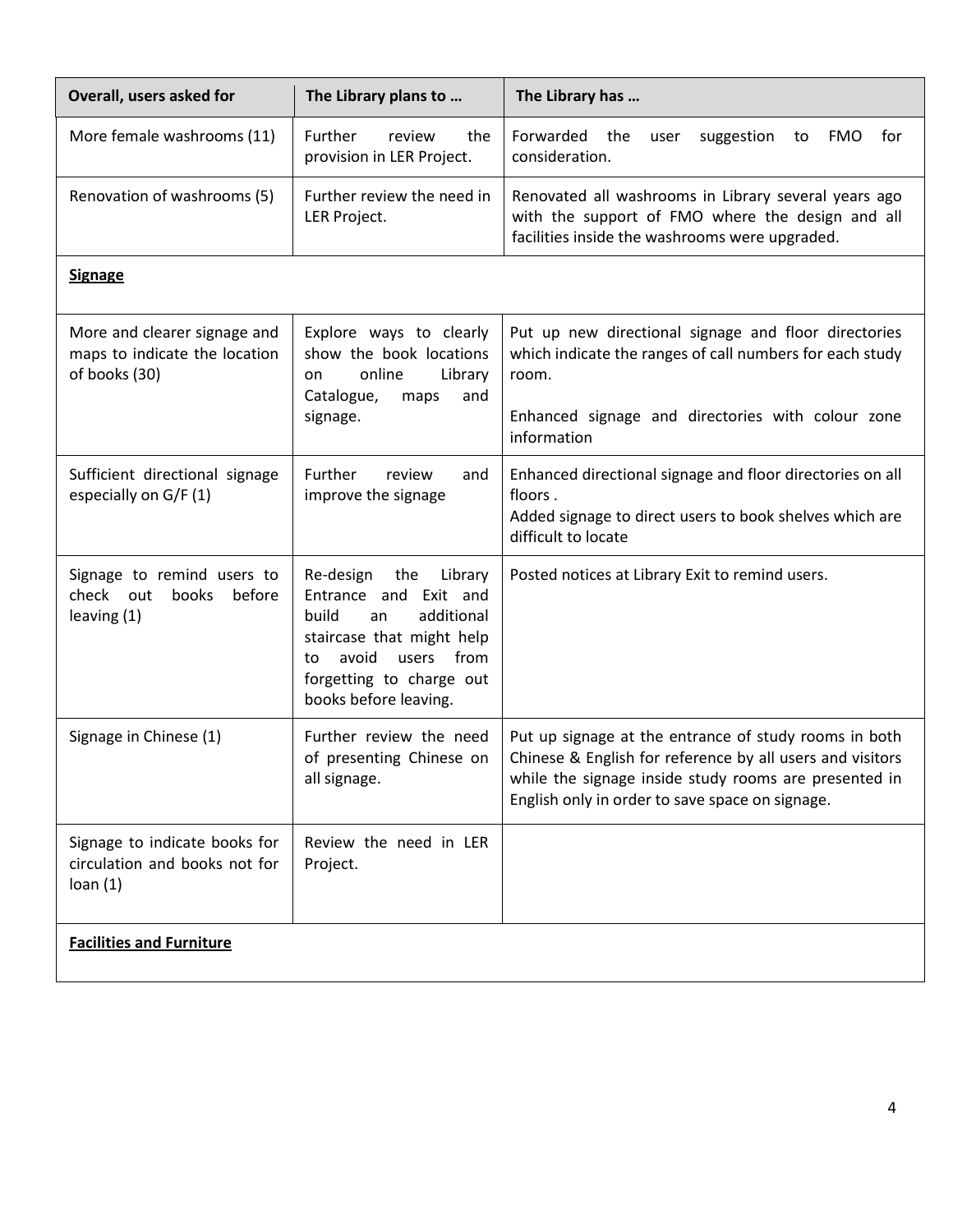| Overall, users asked for                                             | The Library plans to                                                                                              | The Library has                                                                                                                                                                                                                                                                                         |
|----------------------------------------------------------------------|-------------------------------------------------------------------------------------------------------------------|---------------------------------------------------------------------------------------------------------------------------------------------------------------------------------------------------------------------------------------------------------------------------------------------------------|
| More power points (54)                                               | Add<br>power<br>points<br>individual<br>and<br>seats<br>discussion areas in LER<br>Project.                       | Provided power points in private study carrels and each<br>individual seat in newly renovated areas on P/F and 3/F.<br>The Library has added power points on different floors,<br>where possible, by using power extension panels as an<br>interim measure.                                             |
| More drinking fountains (5)                                          | Review the provision in<br>the LER Project.                                                                       | FMO has added one more drinking fountain on 1/F.                                                                                                                                                                                                                                                        |
| Provision of hot water (15)                                          |                                                                                                                   | Forwarded the request to FMO for consideration.<br>However, for safety concern, FMO will only offer hot<br>water in canteens on campus.                                                                                                                                                                 |
| More REC research carrels<br>(11)                                    | Review the use of space in<br>LER Project.                                                                        | Provided 85 research carrels in REC for use by<br>postgraduate students and academic staff only.                                                                                                                                                                                                        |
| More comfortable chairs (8)<br>and more sofa (4)                     | Consider more modern<br>and comfortable<br>chairs<br>adding<br>when<br>and<br>replacing chairs.                   | A large number of new and padded chairs have been<br>acquired and provided in various areas of the Library<br>over the past two years.                                                                                                                                                                  |
| Self-check service (6)                                               | Consider<br>implementing<br>self-check<br><b>RFID</b><br>and<br>services if budget and<br>manpower allow          | The Library is considering implementing RFID self-check<br>service in 2nd semester of 2013/14 for Reserve<br>Collection as a pilot run.                                                                                                                                                                 |
| noise<br><b>Better</b><br>control<br>in<br>different study rooms (4) | Review<br>the<br>space<br>allocation<br>and<br>noise<br>problem in LER Project.                                   | The Library will try to provide group discussion space in<br>areas separated from quiet study space.                                                                                                                                                                                                    |
| <b>Brighter</b><br>individual<br>and<br>lighting (3)                 | Review<br>the<br>lighting<br>provision and the need of<br>personal lighting in study<br>tables in the LER Project | Worked with FMO in implementing the major lighting<br>enhancement project a few years ago to rectify the<br>problem.<br>glare<br>Continue to monitor the lighting level of various user<br>with<br>FMO.<br>areas<br>Individual lighting is provided for those study tables in<br>newly renovated areas. |

## **Photocopying / Printer / Scanner Services (PU)**

| Overall, users asked for | The Library plans to | The Library has |
|--------------------------|----------------------|-----------------|
|--------------------------|----------------------|-----------------|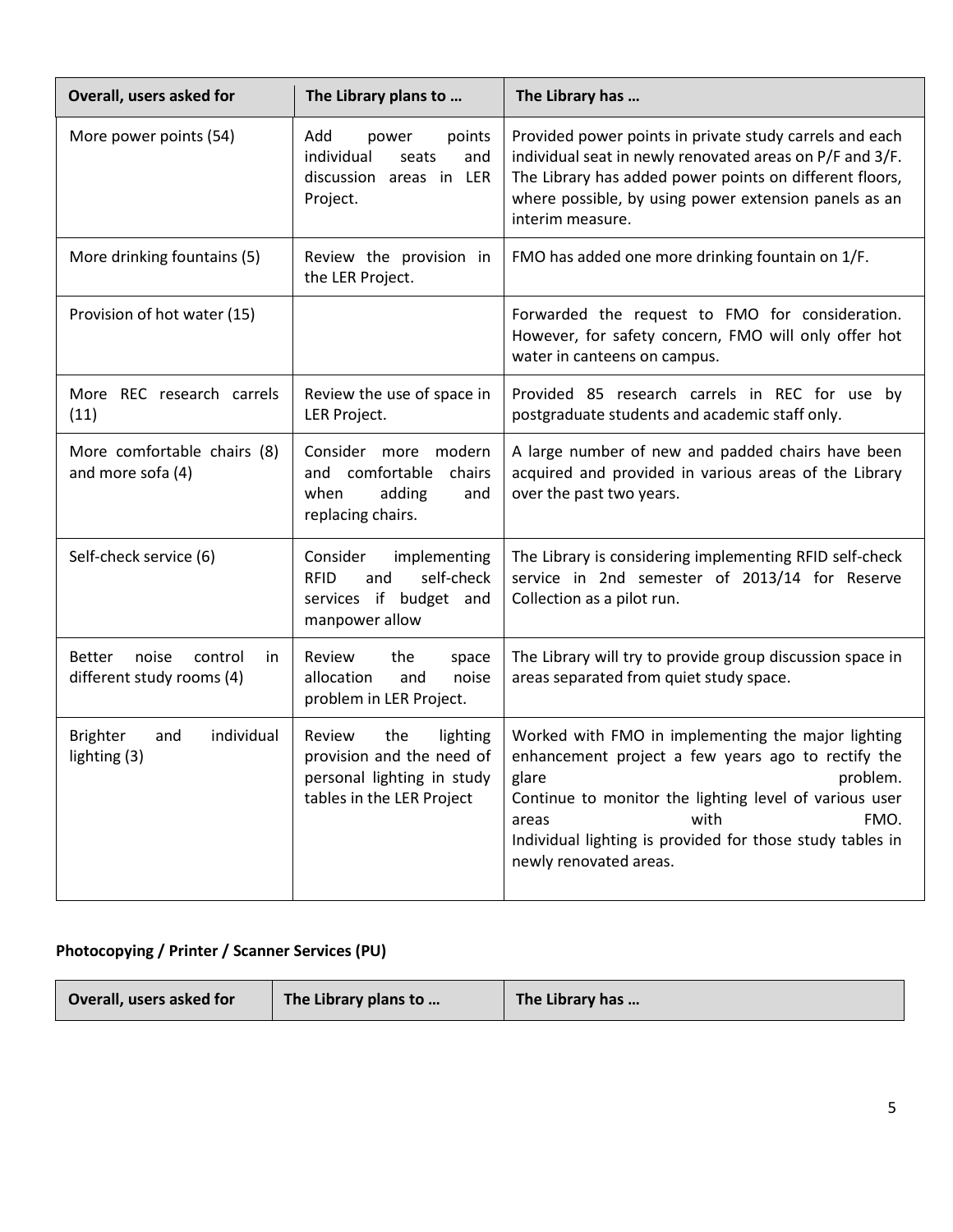| Overall, users asked for                                                  | The Library plans to                                                                              | The Library has                                                                                                                                                                                                                                                                    |
|---------------------------------------------------------------------------|---------------------------------------------------------------------------------------------------|------------------------------------------------------------------------------------------------------------------------------------------------------------------------------------------------------------------------------------------------------------------------------------|
| More printers (77)                                                        | Further review the provision<br>and printer locations in LER<br>Project.                          | Provided LAN printers on all floors. 4 colour printers<br>are provided in PU and REC.                                                                                                                                                                                              |
| Improvement of printer<br>and performance<br>speed<br>(38)                | Upgrade<br>the<br>remaining<br>printers within coming two<br>years.                               | Upgraded quite a number of printers in the past few<br>years.                                                                                                                                                                                                                      |
| Better services and less<br>breakdown (16)                                | Further upgrade the printers<br>where possible.                                                   | Arranged staff patrol twice per day during term time<br>and 3 times a day during peak periods to provide<br>support to users and fix minor breakdowns<br>immediately.                                                                                                              |
| More copiers (14)                                                         | Upgrade the copiers<br>for<br>improved speed of copying.                                          | Reviewed the usage level of copiers over the past<br>two years and do not find the need for providing<br>more copiers.                                                                                                                                                             |
| Use of Octopus cards in all<br>printers & copiers (13)                    | Ensure the stability<br>and<br>performance of the Octopus<br>card readers with the vendor.        | Installed Octopus card reader for all copiers and LAN<br>printers.                                                                                                                                                                                                                 |
| Lower printing price (12)                                                 | the<br>Continue<br>to<br>monitor<br>situation<br>the<br>and<br>review<br>prices when appropriate. | Reduced the price to the current level in response to<br>users' requests. The Library is currently offering the<br>cheapest prices among UGC libraries. In view of the<br>rising cost in staffing, paper, toner and meter charge,<br>there is no room for further price reduction. |
| More scanners (10)                                                        | Continue<br>review<br>the<br>to<br>provision.                                                     | Provided 4 high-speed colour scanners in PU and<br>REC. 2 desktop scanners attached to PC workstations<br>at REC IT Lounge are available for advance booking.                                                                                                                      |
| Moving noisy printers and<br>copiers farther away from<br>study areas (9) | Further<br>review<br>the<br>arrangement in LER Project                                            | Arranged to add partitions at those printer/copier<br>areas that are located near study areas.                                                                                                                                                                                     |
| Easy printer operation (7)                                                | Continue<br>work<br>with<br>to<br>vendors<br>the<br>to<br>improve<br>printer interface.           | Been working with vendors in simplifying operation<br>procedures and for more user-friendly interface.                                                                                                                                                                             |
| binding<br>More types<br>of<br>service (3)                                | Review the need and the cost<br>in providing other binding<br>services.                           | Provided thermal binding service.                                                                                                                                                                                                                                                  |
| print<br>mobile<br>from<br>Air<br>phone (3)                               | Provide air print service once<br>ready.                                                          | Been studying the technical feasibility in providing<br>the service.                                                                                                                                                                                                               |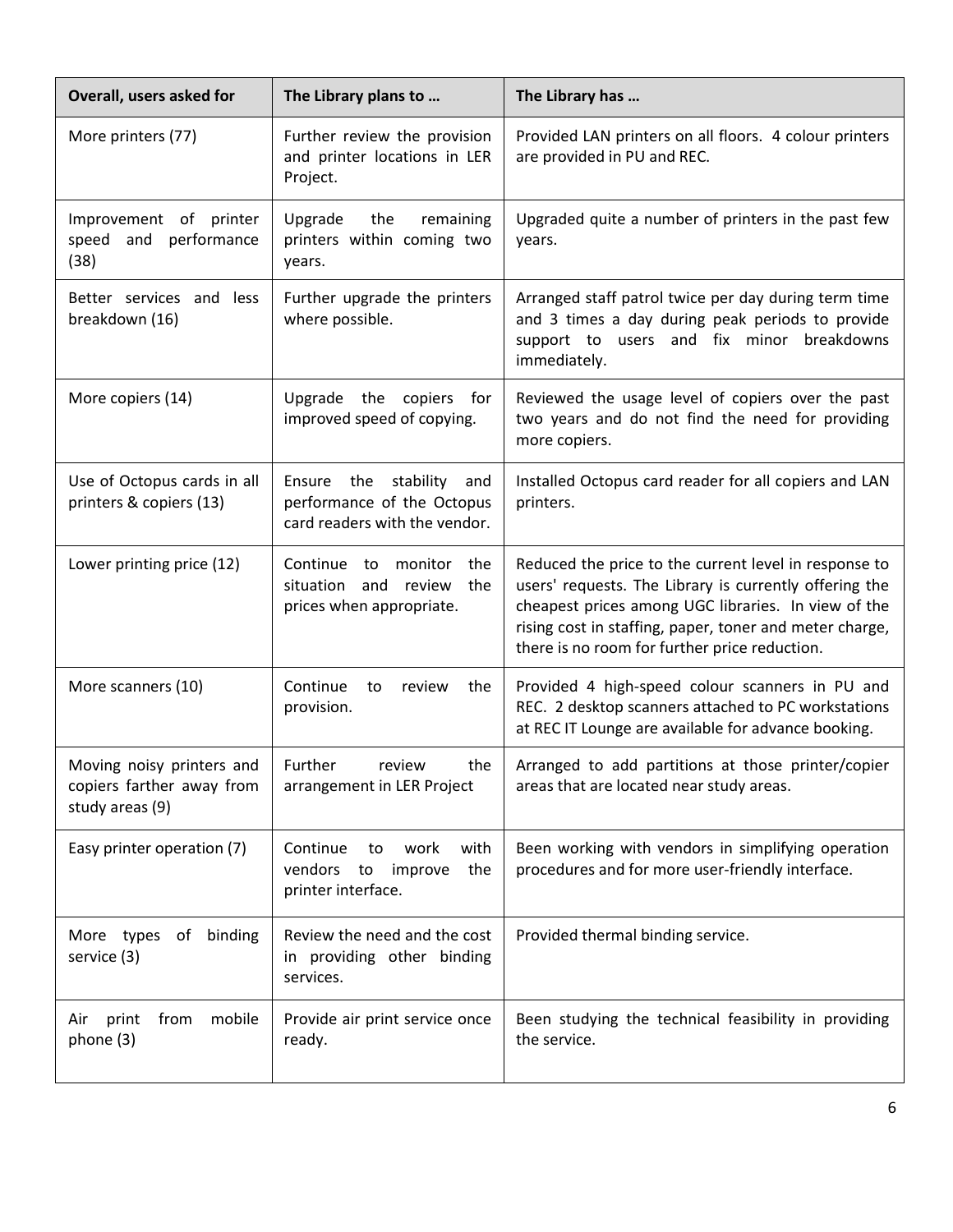#### **Systems Support & IT Provision**

| Overall, users asked for                                                       | The Library plans to                                                                                                                                                                                                                                                        | The Library has                                                                                                                                                                                                                                                                                                                                     |
|--------------------------------------------------------------------------------|-----------------------------------------------------------------------------------------------------------------------------------------------------------------------------------------------------------------------------------------------------------------------------|-----------------------------------------------------------------------------------------------------------------------------------------------------------------------------------------------------------------------------------------------------------------------------------------------------------------------------------------------------|
| App development                                                                |                                                                                                                                                                                                                                                                             |                                                                                                                                                                                                                                                                                                                                                     |
| Develop mobile app on<br>library services (6)                                  | Work with CPA to include<br>similar Library Module in<br>newly<br>developed<br>its<br>Android App. The Library<br>will continue to monitor<br>development<br>the<br>in.<br>mobile<br>devices<br>and<br>consider<br>developing<br>appropriate platform to<br>meet the needs. | Developed the Library module on iPolyU iPhone App<br>which provides catalog search, iBooking and other<br>Library information to users. AirPac for catalog search<br>is also available for use on all mobile devices.                                                                                                                               |
| <b>Library Homepage</b>                                                        |                                                                                                                                                                                                                                                                             |                                                                                                                                                                                                                                                                                                                                                     |
| Improved<br>access<br>to<br>different e-journals<br>in<br>Library Homepage (5) | Review the presentation<br>of e-journals<br>and<br>$e-$<br>databases<br>Library<br>in<br>Homepage.                                                                                                                                                                          | The Library Homepage has been revised to present<br>Databases in tab menu of the front page for easy<br>access. Users can select to search or browse for<br>databases right at the search menu.<br>The OneSearch discovery service also provides a unified<br>platform for searching journals articles.                                             |
| user-friendly<br>more<br>A<br>Homepage (4)                                     | Solicit users' comments<br>and further review the<br>layout<br>of<br>Library<br>Homepage                                                                                                                                                                                    | Organized two focus group meetings with student<br>representatives to understand their information<br>seeking behaviour, frequently-used Library resources,<br>preference on layout design on Library Homepage,<br>OneSearch and Classic Catalogue.                                                                                                 |
|                                                                                |                                                                                                                                                                                                                                                                             | Revamp the Library Homepage, OneSearch and Classic<br>Catalogue with an aim to accommodate users' needs<br>and use pattern. Pull-down menu are re-organized to<br>help user quickly discover options. Frequently used<br>items are presented in more prominent positions for<br>easy access. Jargons are rephrased to easy-to-<br>understand terms. |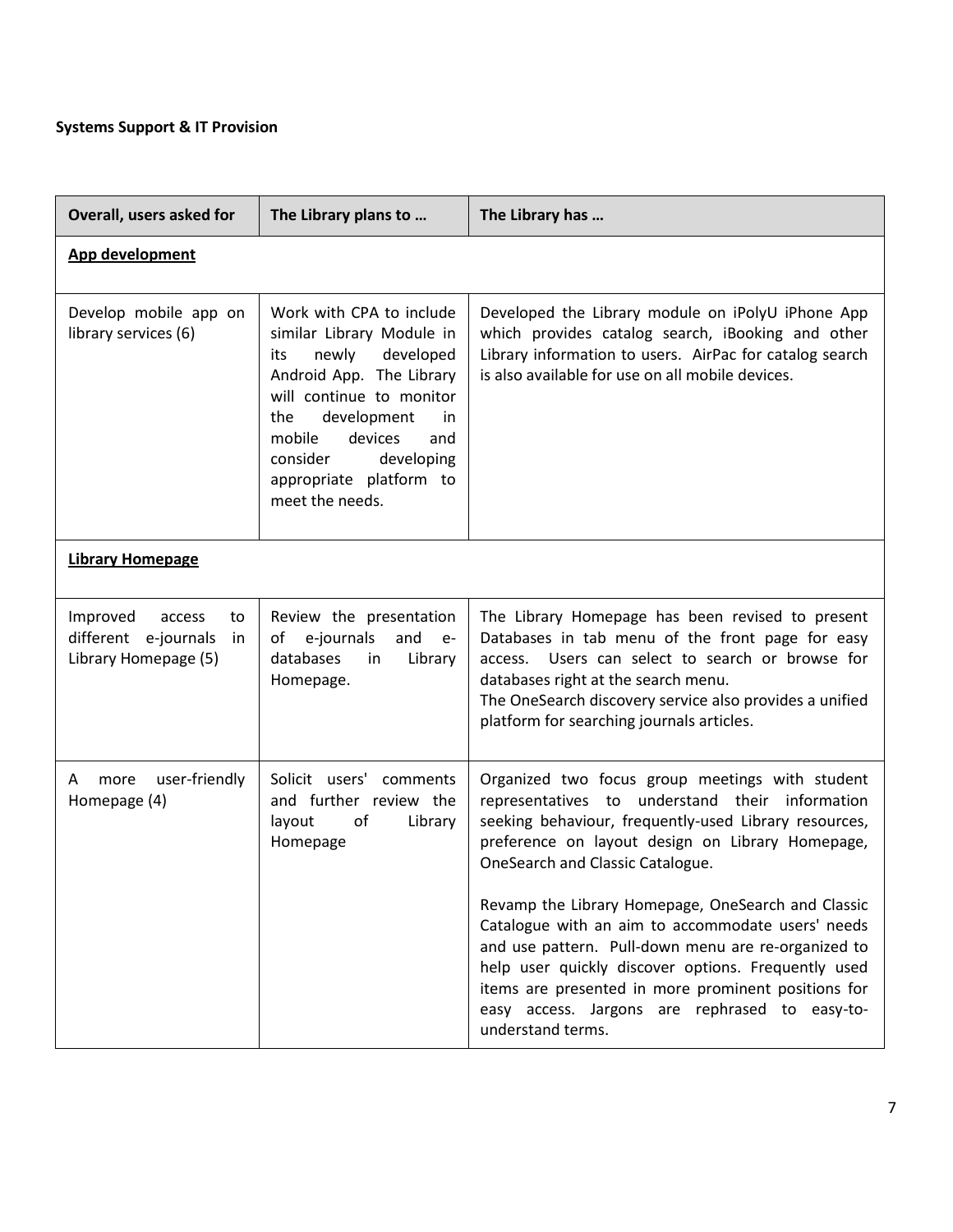| Overall, users asked for                                                                               | The Library plans to                                                                             | The Library has                                                                                                                                                                                                                                                    |
|--------------------------------------------------------------------------------------------------------|--------------------------------------------------------------------------------------------------|--------------------------------------------------------------------------------------------------------------------------------------------------------------------------------------------------------------------------------------------------------------------|
| A Homepage compatible<br>with different browsers,<br>e.g. Chrome & mobile<br>phone (1)                 | Further review the Library<br>Homepage to make it<br>mobile device friendly.                     | Developed the Library Homepage which is best viewed<br>with IE browser. Yet most of its functions can be<br>viewed and used in other web browsers such as Google<br>Chrome. Flash is avoided in Library Homepage to allow<br>access and viewing on mobile devices. |
| Long menu in Homepage<br>should<br>frontpage<br>be<br>available in plain text (1)                      | Consider adding a brief<br>site map at footer.                                                   | Provided a site map in plain text at the top of the<br>webpage.                                                                                                                                                                                                    |
| Redesign<br>User<br>Suggestion Box to make<br>it more attractive to<br>suggestions<br>encourage<br>(1) | Review its<br>position to<br>encourage<br>user<br>suggestions.                                   | Provided User Suggestion Box under "Contact Us" at<br>the top of the Homepage.                                                                                                                                                                                     |
| Information on Library<br>Homepage that tells how<br>to borrow AV materials<br>(1)                     | Review<br>the<br>need<br>to<br>present the information in<br>prominent<br>more<br>a<br>position. | Provided the information in AV Materials Guides under<br>AV Collection.                                                                                                                                                                                            |
| <b>Library Records</b>                                                                                 |                                                                                                  |                                                                                                                                                                                                                                                                    |
| Quicker update of item<br>status (1)                                                                   | Monitor<br>the<br>system<br>performance to<br>detect<br>delayed update.                          | Updated item status once the item is borrowed and<br>returned in existing Library System.                                                                                                                                                                          |
| Display<br>Chinese<br>of<br>character in email and<br>online catalogue (1)                             | Escalate the problem to<br>Management<br>of<br>Senior<br>vendor<br>for<br>system<br>resolution.  | Reported the problem to system vendor for action.                                                                                                                                                                                                                  |
| оf<br>Display<br>item<br>availability<br>without<br>having to log in (1)                               |                                                                                                  | Displayed item status without requiring login                                                                                                                                                                                                                      |
| Virtual preview of book<br>covers by call number<br>order(1)                                           | Develop a virtual shelf to<br>display items in order of<br>call numbers.                         |                                                                                                                                                                                                                                                                    |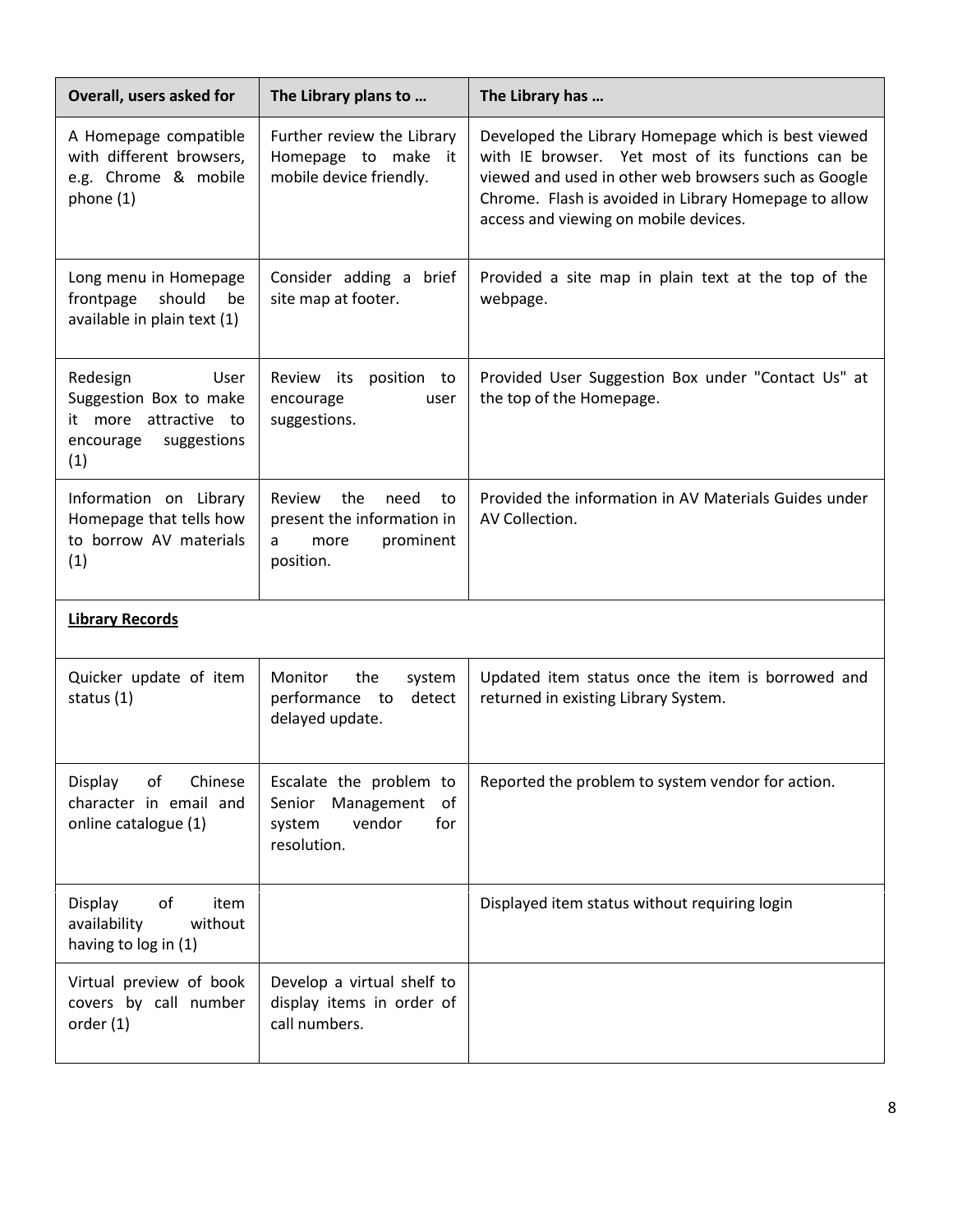| Overall, users asked for                                           | The Library plans to                                                                                                                                               | The Library has                                                                                                                                             |
|--------------------------------------------------------------------|--------------------------------------------------------------------------------------------------------------------------------------------------------------------|-------------------------------------------------------------------------------------------------------------------------------------------------------------|
| Book cover and<br>book<br>info<br>review<br>from<br>Amazon.com (1) | Explore<br>free<br>more<br>resources.                                                                                                                              | Started linking book covers and information of<br>Amazon.com to relevant Library records                                                                    |
| Improve<br>links<br>from<br>Google Scholar (1)                     | Review and find ways to<br>the<br>enhance<br>linking<br>performance.                                                                                               | Replaced previous link resolver with SFX in linking<br>Google Scholar search results to fulltext journal articles<br>subscribed by the Library.             |
| myRecord                                                           |                                                                                                                                                                    |                                                                                                                                                             |
| Enhanced layout of login<br>page $(2)$                             | Revamp the layout of<br>myRecord and login page<br>soon.                                                                                                           | The Library is the process of revamping the Classic<br>Catalogue and its associated pages, including myRecord<br>login menu.                                |
| Display of overdue fine<br>(1)                                     | Include this feature<br>in<br>enhancement requests for<br>system vendor.                                                                                           |                                                                                                                                                             |
| <b>OneSearch</b>                                                   |                                                                                                                                                                    |                                                                                                                                                             |
| Effective<br>search<br>with<br>relevant results (15)               | Further review the search<br>algorithm, index fields and<br>level of relevancy.<br>The<br>facets will also be re-<br>arranged and highlighted<br>to attract usage. | Revised the scoping on Library Collections, allowing<br>users to locate items of specific format or type.                                                   |
| More simple and user<br>friendly layout (7)                        | Further review the layout<br>search<br>of<br>menu<br>and<br>results.                                                                                               | The Library is in the process of fine tuning the facets for<br>result filtering.                                                                            |
| Improved<br>design<br>and<br>interface (3)                         | Further review the user<br>interface.                                                                                                                              | Enhanced the layout and record display with CSS<br>customization. Book cover images and hyperlinks have<br>been added to enrich the content of the records. |
| Collections<br>Library<br>as<br>default search option (1)          | Review the display order<br>and names of the tabs at                                                                                                               | "Books & Media +" (i.e. Library Collection) has been<br>made the default search scope in Library Homepage                                                   |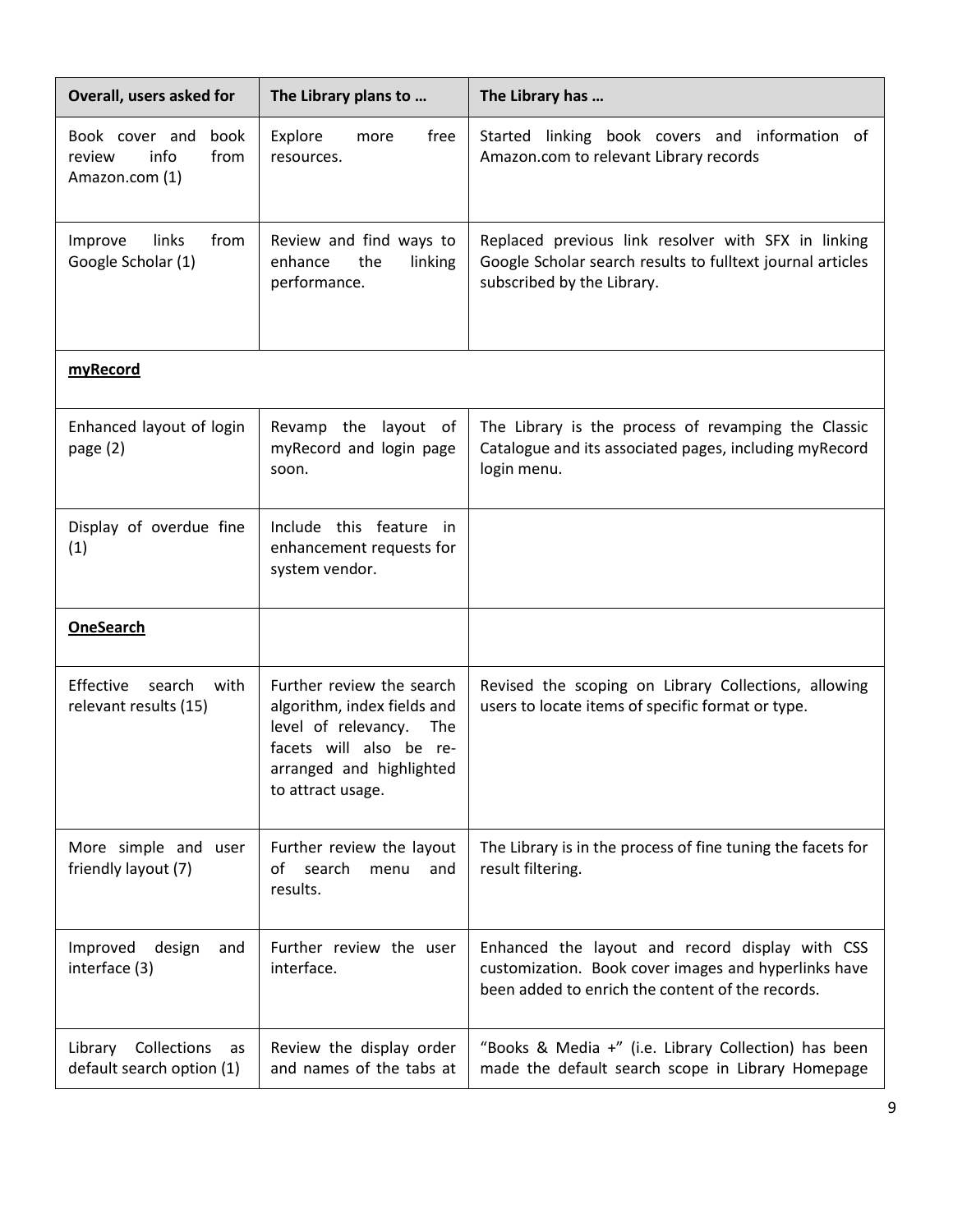| Overall, users asked for                                                                                                 | The Library plans to                                                                                                       | The Library has                                                                                                                                                                                                                                                                       |
|--------------------------------------------------------------------------------------------------------------------------|----------------------------------------------------------------------------------------------------------------------------|---------------------------------------------------------------------------------------------------------------------------------------------------------------------------------------------------------------------------------------------------------------------------------------|
|                                                                                                                          | Search Box                                                                                                                 | search box.                                                                                                                                                                                                                                                                           |
|                                                                                                                          |                                                                                                                            |                                                                                                                                                                                                                                                                                       |
| <b>iBooking</b>                                                                                                          |                                                                                                                            |                                                                                                                                                                                                                                                                                       |
| Long duration for each<br>session for PCs (3) and<br>REC research carrels (1)                                            | Continue to review the<br>usage and users' needs.                                                                          | Current session duration is designed to allow more<br>users to use the facilities.<br>In response to users'<br>suggestion and in consideration of the low demand, the<br>morning session of research carrels has been divided<br>into two sessions, making each session even shorter. |
| Cancellation of bookings<br>if users not showing up<br>(1)                                                               | Continue to monitor the<br>situation.                                                                                      | Designed the iBooking system to cancel those bookings<br>that are not claimed within 20 minutes after the<br>booking time                                                                                                                                                             |
| research<br>Priority<br>for<br>students in using REC<br>Research Carrels during<br>high-demand periods (1)               | Continue to monitor the<br>situation.                                                                                      | Provided REC Research Carrels for use by postgraduate<br>students and academic staff only. Use statistics shows<br>that REC Research Carrels are mostly used by<br>postgraduate students.                                                                                             |
| Improved<br>booking<br>procedures<br>of group<br>rooms in 24-Hour Study<br>Centre and booking one<br>day in advance (2)  | Consider<br>providing<br>all<br>group rooms for advance<br>booking and smart-card<br>operated<br>in the<br>LER<br>Project. | The Library has planned to implement smart card<br>booking system to all discussion rooms in the Library<br>including those in 24-hour Study Centre after the<br>renovation scheduled in summer 2014.                                                                                 |
| deposit<br>Impose<br>or<br>booking<br>penalty<br>in<br>system to penalize no-<br>shows (2)                               | Continue to monitor the<br>situation in no-shows.                                                                          | Tried to maintain a simple and lenient booking policy to<br>accommodate users' needs.                                                                                                                                                                                                 |
| Abolish<br>the<br>booking<br>system for computers<br>discussion<br>and group<br>rooms due to limited use<br>duration (2) |                                                                                                                            | Developed the iBooking System to help users to plan<br>their study and book the facilities in advance. Users can<br>also choose to use those facilities provided on first-<br>come-first-served basis without limitation in use<br>duration.                                          |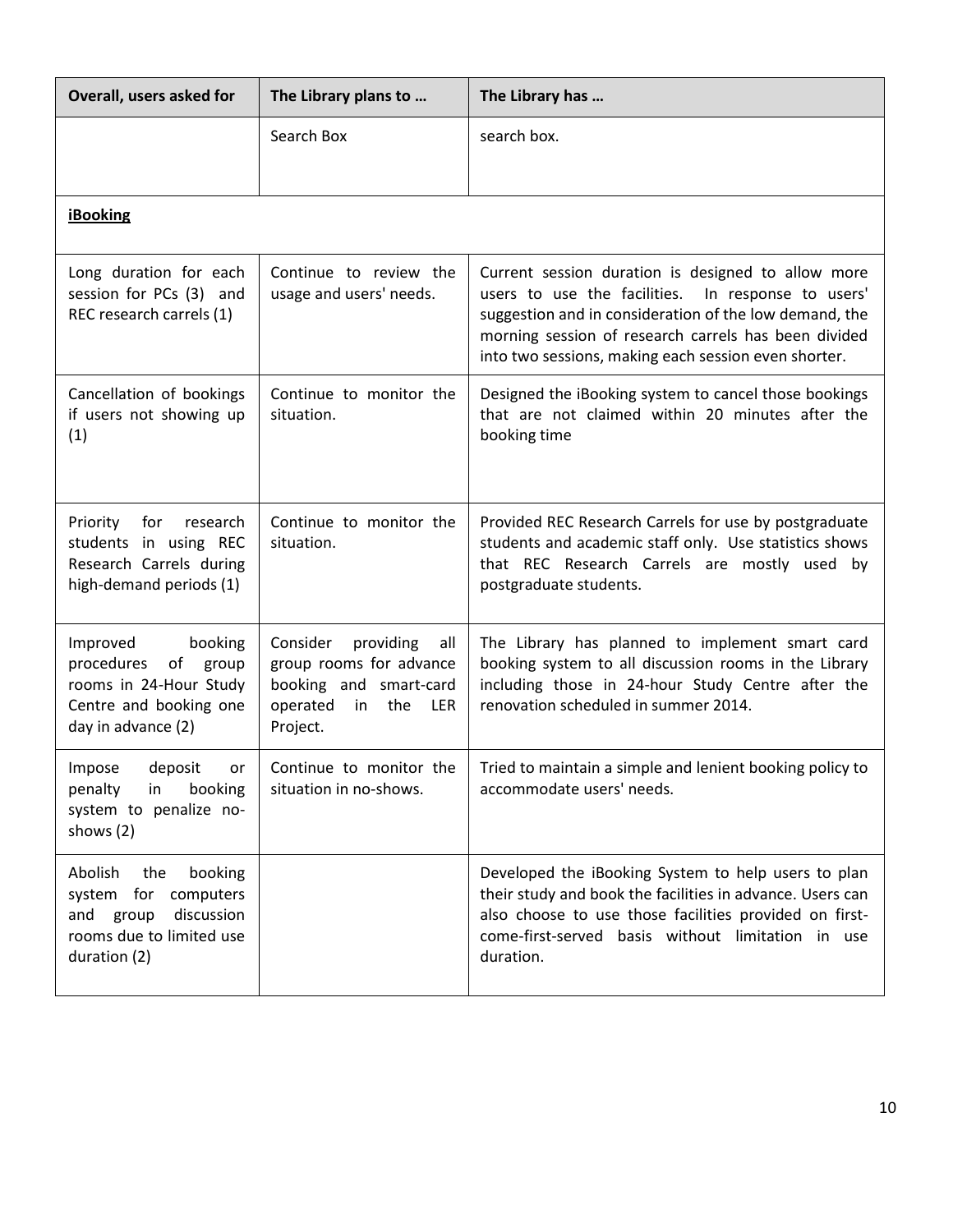| Overall, users asked for                                                                                                                                         | The Library plans to                                                                                                                                                                  | The Library has                                                                                                                                                                                                                                                                                                                 |
|------------------------------------------------------------------------------------------------------------------------------------------------------------------|---------------------------------------------------------------------------------------------------------------------------------------------------------------------------------------|---------------------------------------------------------------------------------------------------------------------------------------------------------------------------------------------------------------------------------------------------------------------------------------------------------------------------------|
| Avoidance of double<br>booking of REC Research<br>Carrel & 4-5F Carrel at<br>the<br>same<br>time<br>by<br>applying booking system<br>to all research carrels (1) | Review the provision and<br>use policy of research<br>carrels in LER Project                                                                                                          | Intended to provide users more options in using<br>research carrels.                                                                                                                                                                                                                                                            |
| First-come-first<br>served<br>borrowing policy of 4-5/F<br>Research<br>Carrels<br>remaining unchanged (1)                                                        | Review the provision and<br>use policy of research<br>carrels in LER Project                                                                                                          | Intended to provide users more options in using<br>research carrels.                                                                                                                                                                                                                                                            |
| Allow other users to use<br>research carrels during<br>low seasons (1)                                                                                           | Review the provision and<br>use policy of research<br>carrels in LER Project                                                                                                          |                                                                                                                                                                                                                                                                                                                                 |
| <b>Systems (Remote Access / Wifi)</b>                                                                                                                            |                                                                                                                                                                                       |                                                                                                                                                                                                                                                                                                                                 |
| Improve Wifi connection<br>performance (10)                                                                                                                      | Forward the comments to<br>ITS for review and request<br>for signal tests to find out<br>the weakest points. The<br>Library will continue to<br>monitor the<br>provision<br>with ITS. | Provided Wifi service on all floors of the Library with<br>the support of ITS. Weaker signal might occur at<br>corners and when there are too many electronic<br>devices in the same spot requesting network<br>connection. ITS has been monitoring the provision and<br>providing monthly report to the Library on wifi usage. |
| Remote Access to e-<br>Resources from outside<br>campus, home or other<br>countries (4)                                                                          |                                                                                                                                                                                       | Already provided remote access to e-resources for all<br>PolyU staff and students.                                                                                                                                                                                                                                              |
| login for remote<br>no<br>access to Library e-<br>resources from HMT Hall<br>(1)                                                                                 |                                                                                                                                                                                       | Not included the IP addresses of HMT Hall in PolyU IP<br>range for database vendors as the network service of<br>HMT Hall is provided by an external Internet Service<br>Provider, instead of ITS.                                                                                                                              |
| Remote access to Library<br>e-resources for SPEED<br>students (1)                                                                                                |                                                                                                                                                                                       | Not granted the privileges to SPEED students as such<br>service is not covered in CPCE's agreement with the<br>Library.                                                                                                                                                                                                         |
| <b>Computers / Notebook PCs / Mac</b>                                                                                                                            |                                                                                                                                                                                       |                                                                                                                                                                                                                                                                                                                                 |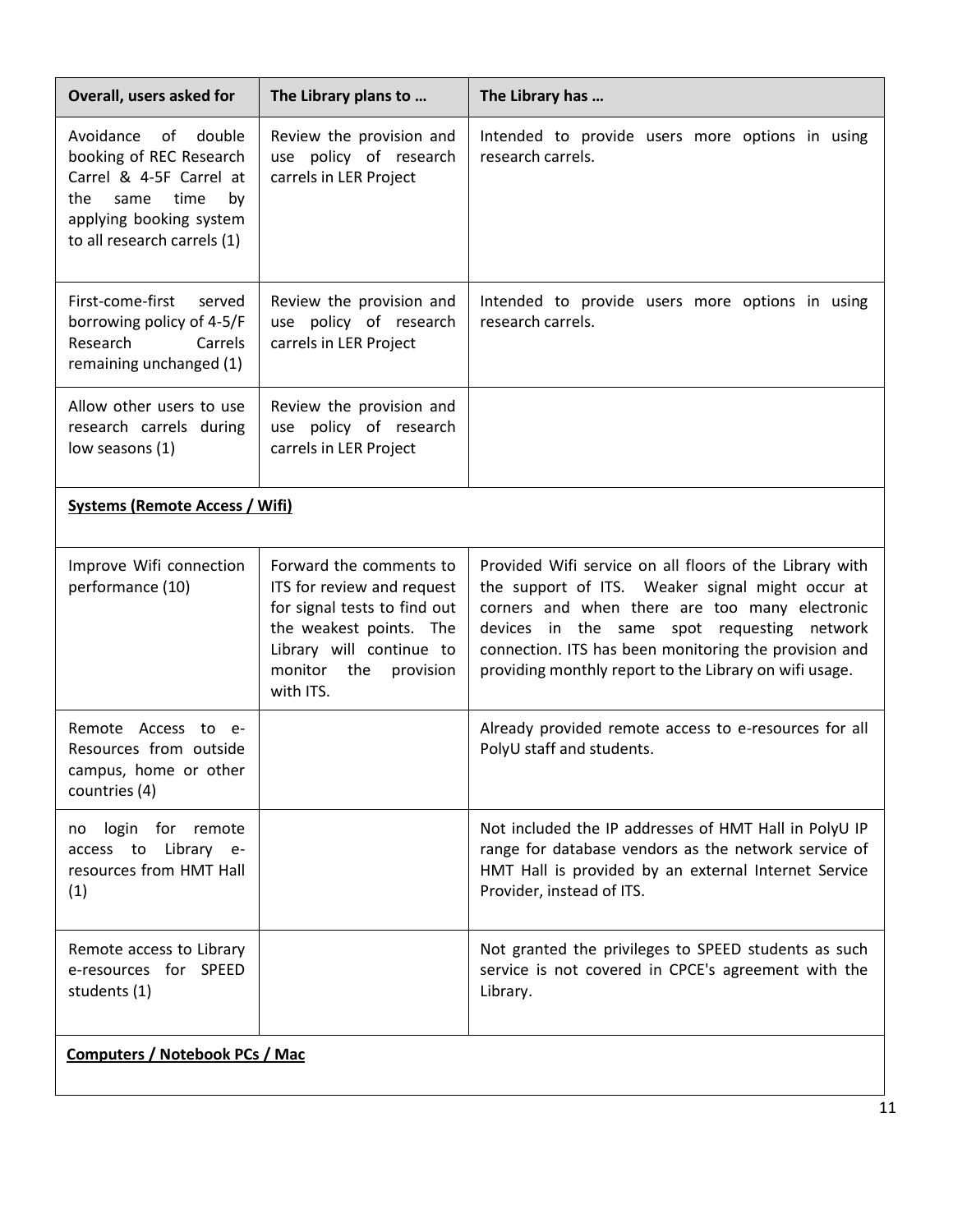| Overall, users asked for                          | The Library plans to                                                                                                                                     | The Library has                                                                                                                                                                                                                                                                                                         |
|---------------------------------------------------|----------------------------------------------------------------------------------------------------------------------------------------------------------|-------------------------------------------------------------------------------------------------------------------------------------------------------------------------------------------------------------------------------------------------------------------------------------------------------------------------|
| More PCs (64)                                     | Review the need<br>and<br>provision in LER Project.                                                                                                      | Provided over 400 PCs on different floors. Those PCs in<br>Teaching & Learning Labs are also provided for use<br>when the rooms are not occupied by Library events.                                                                                                                                                     |
| MS Office applications in<br>public PCs (54)      | Install the application in<br>more public PCs.                                                                                                           | Installed MS Office applications in all public PCs over<br>the past few months.                                                                                                                                                                                                                                         |
| Notebook Loan Service<br>(34)                     | Continue to monitor the<br>situation and review the<br>need.                                                                                             | Not considered providing the service as users are<br>encouraged to bring their own notebooks where they<br>can save their files and use their software applications<br>in preferred setup.                                                                                                                              |
| PC upgrade (21)                                   | Upgrade the remaining 50<br>public PCs in this summer.                                                                                                   | Upgraded over 85% of public computers over the past<br>two years. PC upgrade is conducted almost every year<br>by rotation.                                                                                                                                                                                             |
| More<br>computers<br>in<br>group study areas (7)  | Review the need<br>and<br>provision in LER Project<br>and consider adding LCD<br>monitors in the areas to<br>support group discussion<br>with computers. | Provided 30 computers in 24-hour Study Centre. Not<br>many computers are provided in the group discussion<br>areas as users are expected to bring their own<br>computers that suit their needs and in desirable group<br>setting.<br>The Library is preparing to provide notebook PCs in all<br>group discussion rooms. |
| Upgrade to Win7 (5)                               | Install Win7 to those 50<br>computers<br>during<br>upgrade.                                                                                              | Installed Win7 in all upgraded PCs.                                                                                                                                                                                                                                                                                     |
| Adobe applications<br>in<br>public PCs (3)        | Consider installing Adobe<br>applications<br>in<br>more<br>computers.                                                                                    | Provided Adobe applications in eight public PCs and in<br>8 Macintosh computers in 3/F Media Services.                                                                                                                                                                                                                  |
| More<br>Macintosh<br>computers and MacBook<br>(3) | Provide two more Mac<br>Media<br>computers<br>in<br>Services.                                                                                            | Provided 8 iMacs with various software applications.                                                                                                                                                                                                                                                                    |
| Notebook<br>Replace<br>by<br>Desktop (2)          | The Library will review the<br>provision and will make<br>re-arrangement<br>as<br>needed.                                                                | Provided the notebook PCs as standing express<br>workstation areas which are compact in area size.<br>Those located near bookshelves are especially useful in<br>supporting book search.                                                                                                                                |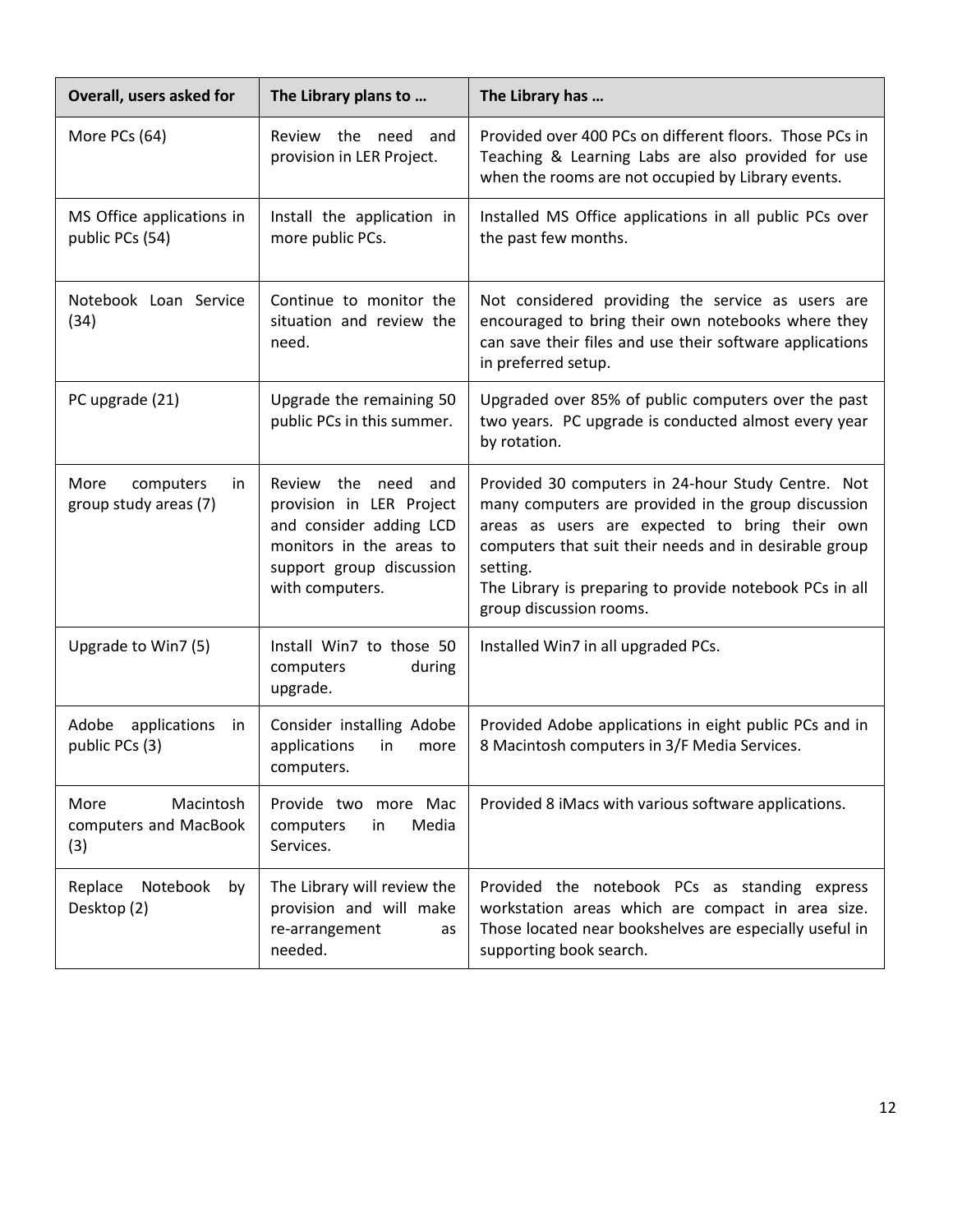#### **Collection**

| Overall, users asked for                                                                                                                                                                            | The Library plans to                                                                                                                                                                                                              | The Library has                                                                                                                                                                                                                                                                                                                                                |
|-----------------------------------------------------------------------------------------------------------------------------------------------------------------------------------------------------|-----------------------------------------------------------------------------------------------------------------------------------------------------------------------------------------------------------------------------------|----------------------------------------------------------------------------------------------------------------------------------------------------------------------------------------------------------------------------------------------------------------------------------------------------------------------------------------------------------------|
| Keep up-to-date edition on<br>all materials<br>More copies for textbooks<br>/ DVDs                                                                                                                  | Adopt<br>Demand<br>Driven<br>Acquisitions<br>purchase<br>model                                                                                                                                                                    | Adopted e-preferred policy in 2010<br>Adopted Demand Driven Acquisitions purchase model<br>since May 2013                                                                                                                                                                                                                                                      |
| printed books &<br>More<br>journals / e-books & e-<br>journals<br>$\frac{1}{2}$<br>e-reference<br>$\overline{1}$<br>on-line AV<br>resources<br>materials<br>More accessing quota for<br>e-resources | Analyze ebooks' turnaway<br>statistics to see if multiple-<br>user license is required for<br>high demand titles<br>Explore mobile version of e-<br>resources to facilitate their<br>use                                          | Acquired multiple-user license upon request<br>Closely reviewed usage of print and online resources to<br>ensure collection relevancy<br>Closely liaised with vendors/publishers to learn their<br>mobile development                                                                                                                                          |
| More news about new<br>purchases on books /<br>journals / database / AV<br>materials (sort by subject)<br>& also provide information<br>about Int'l Conference or<br>Workshops on the Web           | Mount Textbook/Reference<br>Book/GUR titles list on the<br>Library Homepage to raise<br>user awareness                                                                                                                            | Mounted new books addition list and PolyU READ book list<br>on the Library Homepage<br>Launched Course Readings Database on August 2013                                                                                                                                                                                                                        |
| Improve quality of e-books<br>Some missing books<br>without replacement                                                                                                                             |                                                                                                                                                                                                                                   | Closely monitor quality of e-books.<br>Acquired replacement for missing books whenever<br>required                                                                                                                                                                                                                                                             |
| More<br>library<br>resources,<br>such as<br>book, e-book,<br>journal,<br>newspaper,<br>audio-visual<br>database,<br>Chinese<br>materials<br>and<br>titles.                                          | Purchase more Chinese e-<br>books from various source;<br>Prepare the list of mobile<br>resources and information<br>materials as well as the links<br>to apps for access the<br>library<br>e-resources<br>via<br>mobile devices. | Allowed the students and staff to recommend book titles<br>and AV materials;<br>Cancelled the low use journal subscriptions due to<br>budgetary reasons;<br>Subscribed new journals and databases<br>by Faculty<br>requests;<br>Analyzed Ioan statistics of Books on Approval Plan (BOAP)<br>from 2008 to 2011 for further refinement of the approval<br>plan. |
| More copies of textbooks                                                                                                                                                                            | Review the Guidelines for<br>Allocation<br>of<br>Multiple                                                                                                                                                                         | Acquired more textbook titles to<br>support<br>4-year<br>undergraduate degree curriculum;                                                                                                                                                                                                                                                                      |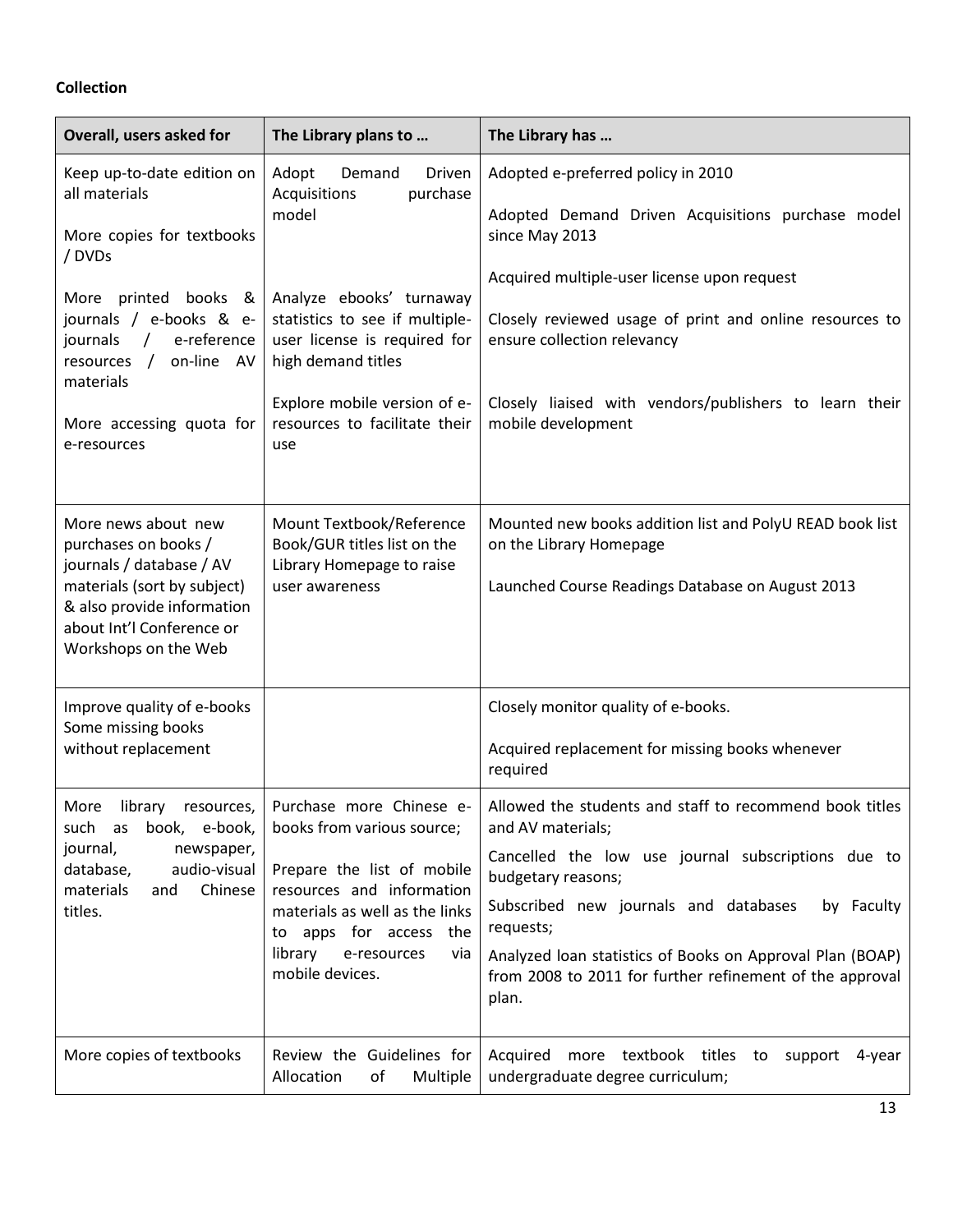| Overall, users asked for                                            | The Library plans to                                                                                                                                                                                                                                                                                                                | The Library has                                                                                                                                                                                                                                                                                                                                                                                                                                                                                               |
|---------------------------------------------------------------------|-------------------------------------------------------------------------------------------------------------------------------------------------------------------------------------------------------------------------------------------------------------------------------------------------------------------------------------|---------------------------------------------------------------------------------------------------------------------------------------------------------------------------------------------------------------------------------------------------------------------------------------------------------------------------------------------------------------------------------------------------------------------------------------------------------------------------------------------------------------|
|                                                                     | Copies;<br>Acquire more e-version of<br>high-demand reserve books,<br>which<br>24/7<br>supports<br>multiple<br>to<br>accesses<br>concurrent users.                                                                                                                                                                                  | Developed the 7-day loan for these textbooks and popular<br>titles;<br>Implemented the e-preferred policy for books.                                                                                                                                                                                                                                                                                                                                                                                          |
| More bestseller's books                                             | Increase the purchase of<br>bestseller<br>popular,<br>and<br>award winning books for<br>reading enjoyment.                                                                                                                                                                                                                          | Purchased and selected a total of 734 book items for the<br>PolyU Reads Collection.<br>Arranged book exhibition on Science Fictions: Novels and<br>other Media to arouse students' interests in reading habit<br>out of their curricula.                                                                                                                                                                                                                                                                      |
| Recommending books to<br>the Library                                | Invite students and staff,<br>especially<br>undergraduate<br>students to make a book<br>recommendation;<br>Promote this service to<br>users.                                                                                                                                                                                        | Allowed all students and staff to recommend books and AV<br>materials.                                                                                                                                                                                                                                                                                                                                                                                                                                        |
| Users would like to have<br>enhanced access to library<br>resources | Continue<br>to<br>work<br>in<br>collaboration with various<br>stakeholders<br>(including<br>Faculty, vendors of library<br>resources and Blackboard)<br>to advance access to library<br>resources<br>on<br>LEARN@PolyU;<br>To provide mobile access to<br>library resources to enable<br>use of library content while<br>on the go; | Implemented the integration of the Library System with<br>the University LMS, LEARN@PolyU, to connect learners<br>with content.<br>Developed the Promo-Bb Connector which allows faculties<br>to push Library resources directly from OneSearch to Bb<br>course pages. Embedded links will facilitate students to<br>access Library resources efficiently.<br>Mobile Friendly Databases page were created to list out all<br>Library resources which provide mobile websites or Apps<br>for handheld devices. |
| More copies<br>on course<br>textbooks                               | Strive for the approval to<br>increase book vote budget<br>acquiring<br>library<br>for<br>collection.                                                                                                                                                                                                                               | Adopted the e-preferred acquisition policy.<br>Explore the feasibility of demand-driven acquisition.                                                                                                                                                                                                                                                                                                                                                                                                          |
| More e-resources such as<br>e-books,<br>e-journals, e-<br>databases | Continue<br>reviewing<br>the<br>collection<br>development<br>policy together with the<br>usage statistics, so as to                                                                                                                                                                                                                 | Formed the collection development working team to deal<br>with collection management activities.<br>Increased significant amount of budget on purchasing                                                                                                                                                                                                                                                                                                                                                      |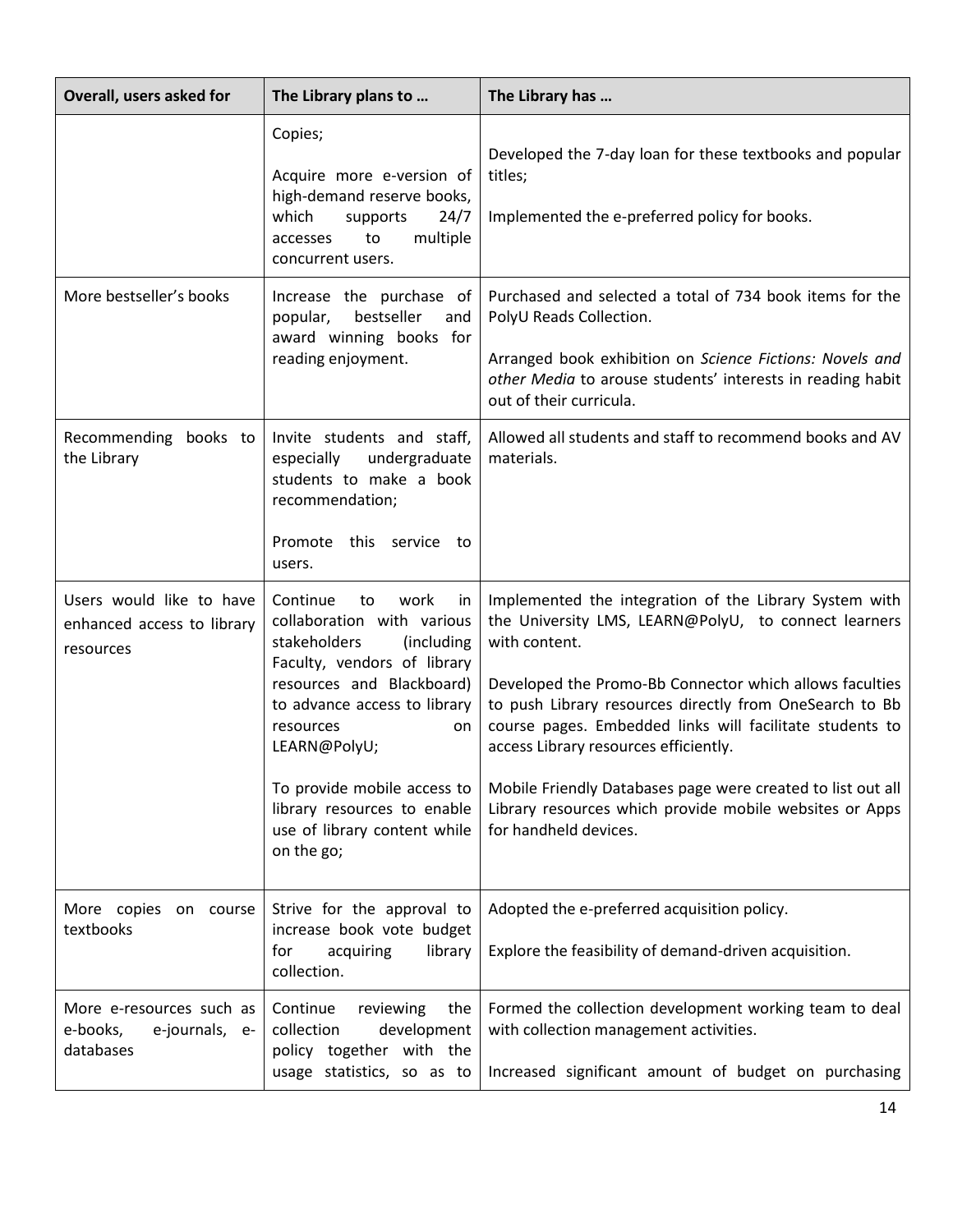| Overall, users asked for                                                                                                | The Library plans to                                                                                                                                                                                                                                        | The Library has                                                                                                                                                                                                                                               |
|-------------------------------------------------------------------------------------------------------------------------|-------------------------------------------------------------------------------------------------------------------------------------------------------------------------------------------------------------------------------------------------------------|---------------------------------------------------------------------------------------------------------------------------------------------------------------------------------------------------------------------------------------------------------------|
|                                                                                                                         | fine-tune<br>the<br>budget<br>allocation<br>purchasing<br>on<br>material<br>in<br>support of<br>educational and research<br>needs.                                                                                                                          | material in electronic format over the past few years.                                                                                                                                                                                                        |
| titles on various<br>More<br>such as<br>subject<br>areas<br>popular interests, Chinese,<br>health science, design, etc. | Strengthens the quality of<br>collections.                                                                                                                                                                                                                  | Fine-tune the selection through the collaboration between<br>Faculty Librarians & Subject Specialists                                                                                                                                                         |
| discovery tool with<br>A<br>Intuitive interface to locate<br>materials easily                                           | Continue<br>reviewing<br>the<br>functions of <i>OneSearch</i> to<br>facilitate easier and more<br>reliable<br>information<br>retrieval.<br>Continue<br>enhance<br>to<br>information<br>literacy<br>program in order to equip<br>students with search skills | Delivered an extensive information literacy programme to<br>enhance students' abilities to locate, to evaluate and to<br>use effectively information.<br>Developed and posted on the Library Homepage various<br>guides and online tutorials to assist users. |

# **Subject: Shelving / Locating Library Materials**

| Overall, users asked for                              | The Library plans to                                                                                     | The Library has                                                                                                                                                        |
|-------------------------------------------------------|----------------------------------------------------------------------------------------------------------|------------------------------------------------------------------------------------------------------------------------------------------------------------------------|
| Items on the library shelves<br>be easier to find     | Continue to explain what<br>the location and call number<br>in the catalogue means.                      | Posted "How the call numbers work" on many book<br>shelves as a guide to users to understand how the books<br>are shelved.                                             |
|                                                       | Improve signage, maps and<br>floor plans in the Library.                                                 | Indicated Library locations by color zoning signage.<br>Updated Library directory and webpage with zoning<br>information.                                              |
| Items with status "Available"<br>be on the bookshelf. | Increase student awareness<br>of how we follow up books<br>that are missing or lost.                     | Deployed more manpower to pick out the misplaced<br>items while shelving.                                                                                              |
| More assistance to locate<br>the library material.    | Continue<br>publishing<br>and<br>placing the location map on<br>prominent<br>spots<br>in the<br>library. | Put hardcopies of OneSearch Guide, with location map<br>of library material, on each of service counter.<br>Improved the visibility of Call No. guide of book shelves. |
|                                                       |                                                                                                          |                                                                                                                                                                        |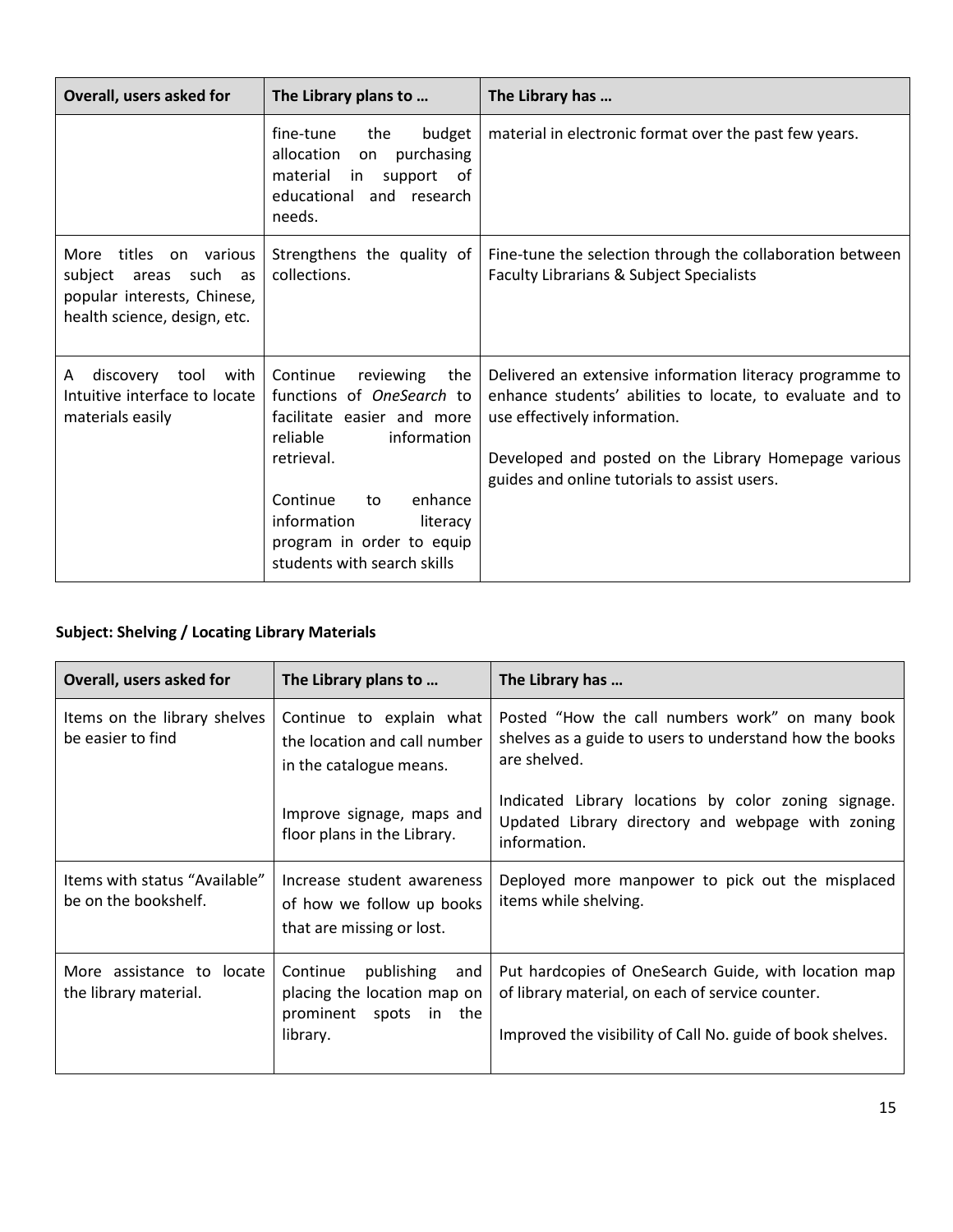### **Loan policy**

| Overall, users asked for                                                    | The Library plans to                                                                                                                                                                                                                  | The Library has                                                                                                                                                                                                      |
|-----------------------------------------------------------------------------|---------------------------------------------------------------------------------------------------------------------------------------------------------------------------------------------------------------------------------------|----------------------------------------------------------------------------------------------------------------------------------------------------------------------------------------------------------------------|
| Due Date Slip and stamping<br>due date                                      | Be environmental friendly<br>and support green policy.<br>Increase the awareness of<br>library users of their official<br>PolyU email accounts and<br>encourage them to check<br>MyRecord at the Library<br>homepage more frequently. | Sent email notification upon borrowing and provided<br>stationeries to users for marking due date.<br>Sent Library reminders and overdue notices to users in<br>due course.                                          |
| Enlarging loan period for<br><b>HKALL books</b>                             | Review the loan policy of all<br>library materials                                                                                                                                                                                    | Increased the hold quota so that eligible users can<br>reserve more HKALL books                                                                                                                                      |
| Longer Reserve Book loan<br>period                                          | Review the loan policy of all<br>library materials                                                                                                                                                                                    | Introduced a new type of 7-day loan books by the<br>beginning of current academic year to meet the<br>demand of the double cohort of new students in<br>addition to the 6/60-hour loan in the Reserve<br>Collection. |
| Extending the loan period<br>and increase of renewal<br>times               | Review the loan policy of all<br>library materials.                                                                                                                                                                                   | Proposed to increase the number of renewals and loan<br>quotas in user survey. Followed the majority feedbacks<br>of survey to maintain the current loan policy of books.                                            |
| Reminder notices be sent<br>more frequently by email,<br>SMS and phone call | Increase the awareness of<br>library users of their official<br>PolyU email accounts and<br>encourage them to check<br>MyRecord.                                                                                                      | Enhanced the format of recall and book due notices<br>which are more easy to read in smart phones as well as<br>on PC.<br>Sent due date reminders to users 5 days before item is<br>due.                             |
|                                                                             |                                                                                                                                                                                                                                       | Done much marketing to remind users to check official<br>PolyU email accounts and add an additional personal<br>email account in MyRecord so that reminder notices<br>must reach user's preferred email account.     |
| Returning books on remote<br>locations                                      | Explore the feasibility of<br>adding a book drop at<br>Phase 8 campus.                                                                                                                                                                | Provided book drop service at Kowloon Tong campus.                                                                                                                                                                   |
| Self-checkout machines                                                      | Study the feasibility and<br>cost implication.                                                                                                                                                                                        | Studied the possibility to implement the RFID self-check<br>services.                                                                                                                                                |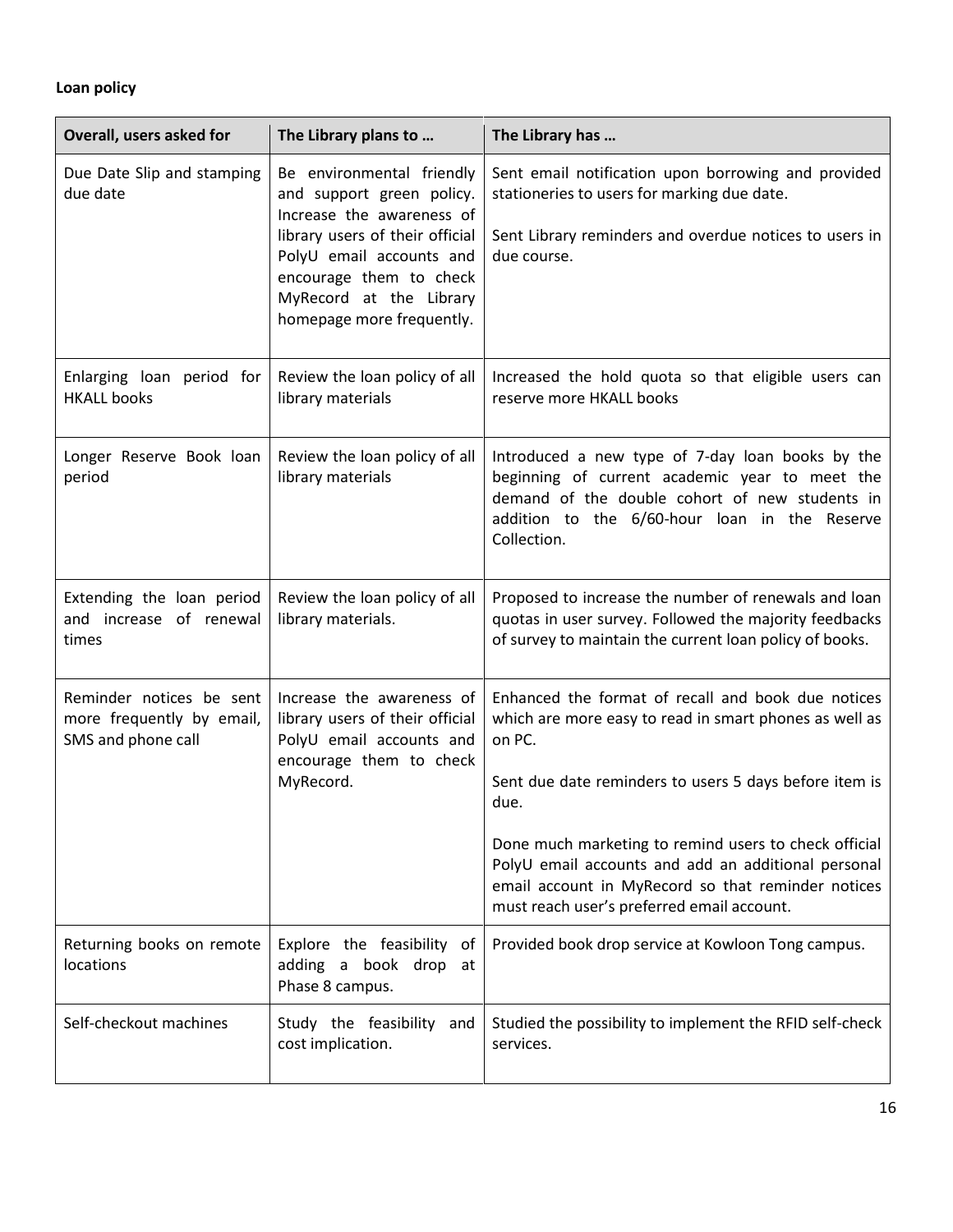## **Inter-Library Loan**

| Overall, users asked for                                        | The Library plans to                                                                    | The Library has                                                                                                                               |
|-----------------------------------------------------------------|-----------------------------------------------------------------------------------------|-----------------------------------------------------------------------------------------------------------------------------------------------|
| Easier way to request<br>literature not held in our<br>Library. | Facilitate submission<br>procedure: plan to review<br>request submission<br>procedures. | Begun to develop electronic form which allows<br>undergraduate students to seek for endorsement from<br>lecturers and submit requests online. |

#### **User Education**

| Overall, users asked for                                                                                                              | The Library plans to                                                                                                                                                                                                                                            | The Library has                                                                                                                                                                                                                                                                                                                 |
|---------------------------------------------------------------------------------------------------------------------------------------|-----------------------------------------------------------------------------------------------------------------------------------------------------------------------------------------------------------------------------------------------------------------|---------------------------------------------------------------------------------------------------------------------------------------------------------------------------------------------------------------------------------------------------------------------------------------------------------------------------------|
| More workshops and make<br>them available at different<br>time slots for users to learn<br>how to make effective use<br>of resources. | Develop and deliver new<br>topical workshops regularly                                                                                                                                                                                                          | Review workshop topics and statistics to identify popular<br>topics workshop to run on different times.                                                                                                                                                                                                                         |
| workshop variety/<br>More<br>sessions and guides<br>for<br>different<br>groups,<br>e.g.<br>students,<br>exchange<br>freshman.         | Continue to develop more<br>workshops<br>topics,<br>new<br>inject workshops with new<br>content, and liaise with<br>relevant units to organize<br>orientation sessions<br>and<br>information<br>literacy<br>workshops on various topics<br>for specific groups. | Conducted workshop sessions upon request from units<br>and developed a variety of instructional materials and<br>Research Guides online for users to learn how to use<br>resources 24x7.<br>Developed online registration systems for both faculty<br>staff and students to facilitate users to register<br>orientation online. |
| different  <br>Workshops<br>on<br>discipline subjects                                                                                 | with<br>Continue<br>liaise<br>to<br>faculty staff<br>to<br>organize<br>tailored<br>subject<br>specific<br>workshops for students.                                                                                                                               | Delivered more subject specific workshop.<br>Conducted tailor-made workshops<br>on<br>request<br>by<br>students                                                                                                                                                                                                                 |

#### **Subject: Noise and Seat Reservation**

| Overall, users asked for<br>The Library has<br>The Library plans to |
|---------------------------------------------------------------------|
|---------------------------------------------------------------------|